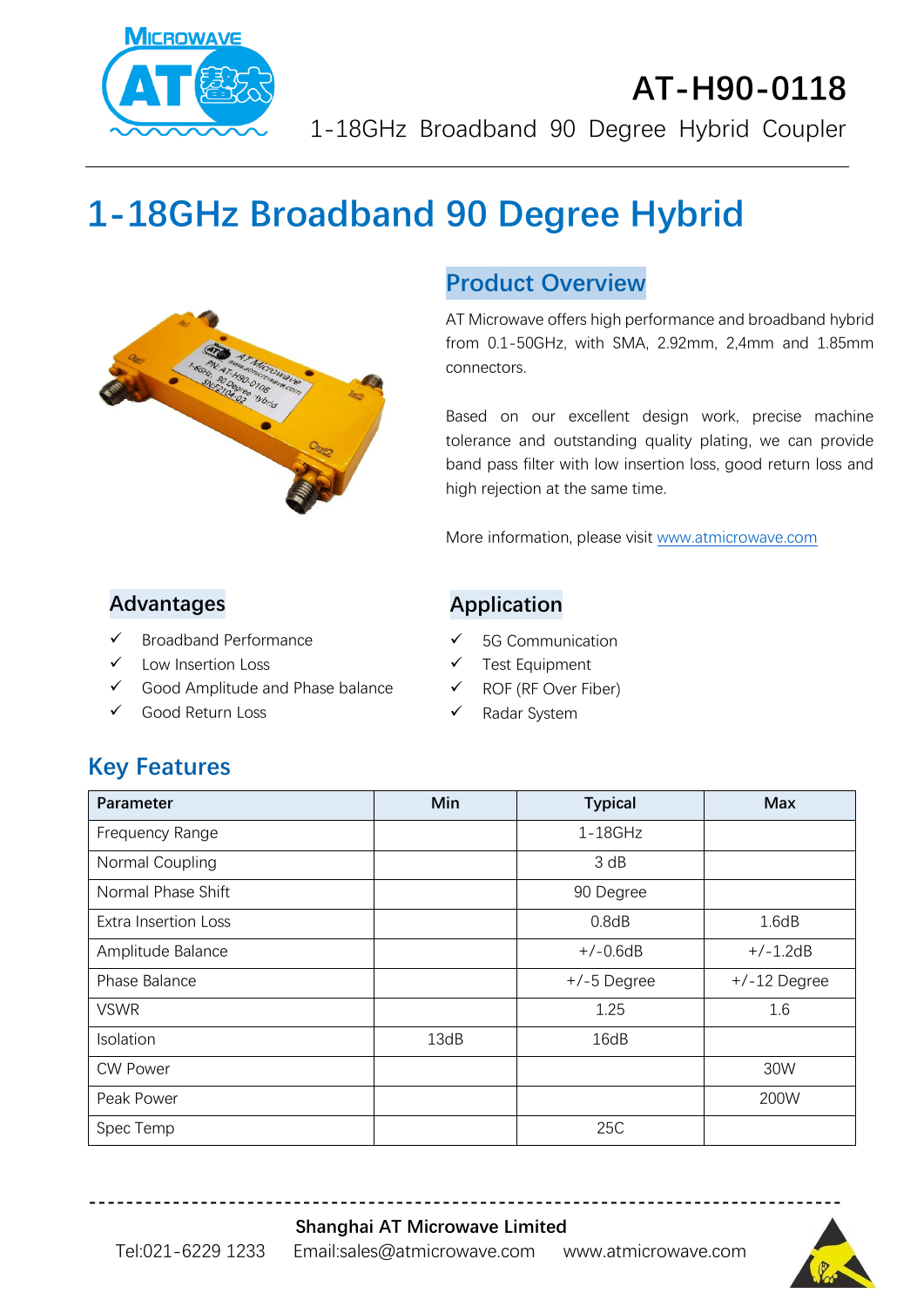

1-18GHz Broadband 90 Degree Hybrid Coupler

#### **Mechanical Information**

| <b>Item</b>   | <b>Description</b> |  |
|---------------|--------------------|--|
| Input Port    | <b>SMA Female</b>  |  |
| Output Port   | <b>SMA Female</b>  |  |
| Case Material | Aluminum           |  |
| Finish        | Painted            |  |
| Weight        | 80 <sub>q</sub>    |  |
| Size:         | See outline        |  |

#### **Absolute Maximum Ratings Table**

| Parameter                   | Value            |
|-----------------------------|------------------|
| RF Input Power CW           | 30W              |
| Operating Temperature(note) | $-40$ to $+85C$  |
| Storage Temperature         | $-65$ to $+125C$ |

#### **Notes:**

- 1. Datasheet may be changed according to update of MMIC, Raw materials , process, and so on.
- 2. This data is only for reference, not for guaranteed specifications.
- 3. Please contact AT Microwave team to make sure you have the most current data.

# **Dimension:** (unit in mm)